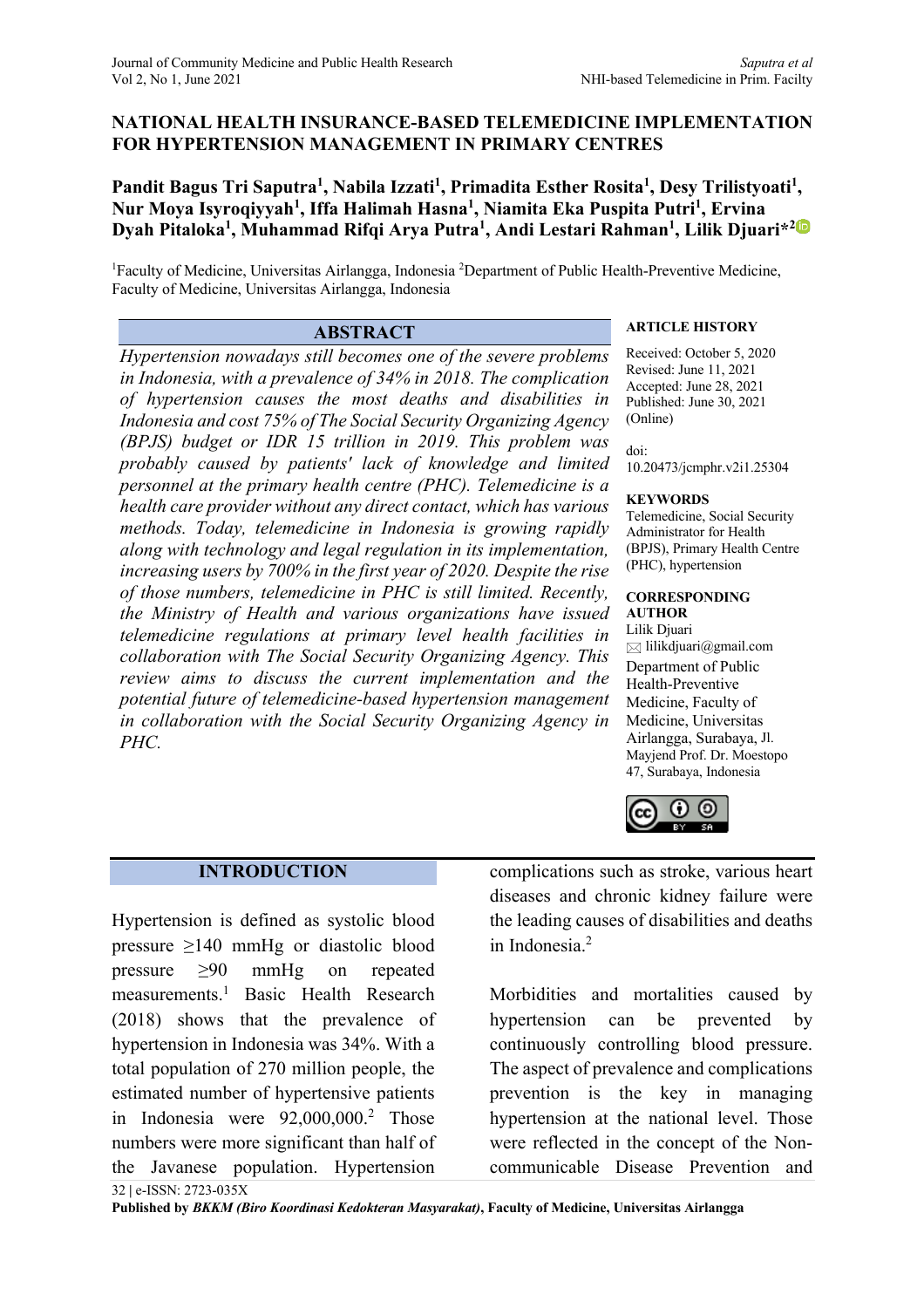Journal of Community Medicine and Public Health Research *Saputra et al*

Control in the PHC, but its implementation was still facing various obstacles and under target. <sup>2</sup> The Social Security Administrator for Health had budgeted to prevent various diseases, including hypertension, especially in the PHC, but it was not running well. This is thought to be related to hypertensive patients who do not want routine control and change their lifestyle.

Telemedicine allows flexibility between health workers and patients in providing health services, both in place and time. <sup>3</sup> The ethical and legal aspects of telemedicine are currently an issue that is widely discussed in various events. The high flexibility of telemedicine has the potential to solve hypertension problems in Indonesia. The role of telemedicine is quite discussed in advanced health facilities, but there were still few discussions about implementing telemedicine in the PHC, including the role of The Social Security Organizing Agency. This review aims to discuss the current implementation and the potential future of telemedicine-based hypertension management in collaboration with the Social Security Organizing Agency in PHC.

## **OVERVIEW**

# **The Situation of Catastrophic Hypertension Disease and Its Management**

Hypertension was one of the noncommunicable diseases (NCD) that became a national priority in the implementation of the 2030 Sustainable Development Goals (SDGs) in the last decade. <sup>4</sup> There was an increase in hypertension prevalence from 25.8% (2013) to 34% (2018) in Indonesia. 2 It was probably highly influenced by an

unhealthy lifestyle. It is now becoming an emerging catastrophic iceberg disease and requires holistic management.

NCD Prevention and Control program were the integrated government's program to reduce hypertension prevalence, morbidities and mortalities. The programs were implemented at several levels, starting from family, community, health centres, and referral health facilities. <sup>5</sup> Some of those main programs which focussed on the prevention and early treatment were Pelayanan Terpadu (NCD Pandu) and Pos Pembinaan Terpadu (NCD Posbindu). However, the outcome was still unsatisfactory even after a decade of implementation.

In 2019, the program's targets based on the number of PHC applied NCD Pandu and NCD Posbindu and families coverage were reached, but the unhealthy lifestyle and prevalence of hypertension disease were still increasing. <sup>5</sup> This may be because most of the Posbindu for non-communicable disease, including hypertension, have not been implemented routinely, and the patients' follow-up was not optimal. Moreover, the activity focused on treating the elderly population, not preventing the younger age from being sick. Other obstacles such as high operational cost, mobile human resources, and unequal Cadre training in Posbindu were also challenged. 2

Essential health research shows that only half of the patients undergo routine treatment. <sup>2</sup> The impediments originate from the patients or healthcare providers. Figure 1. shows that most of the reasons for non-compliance of individuals in carrying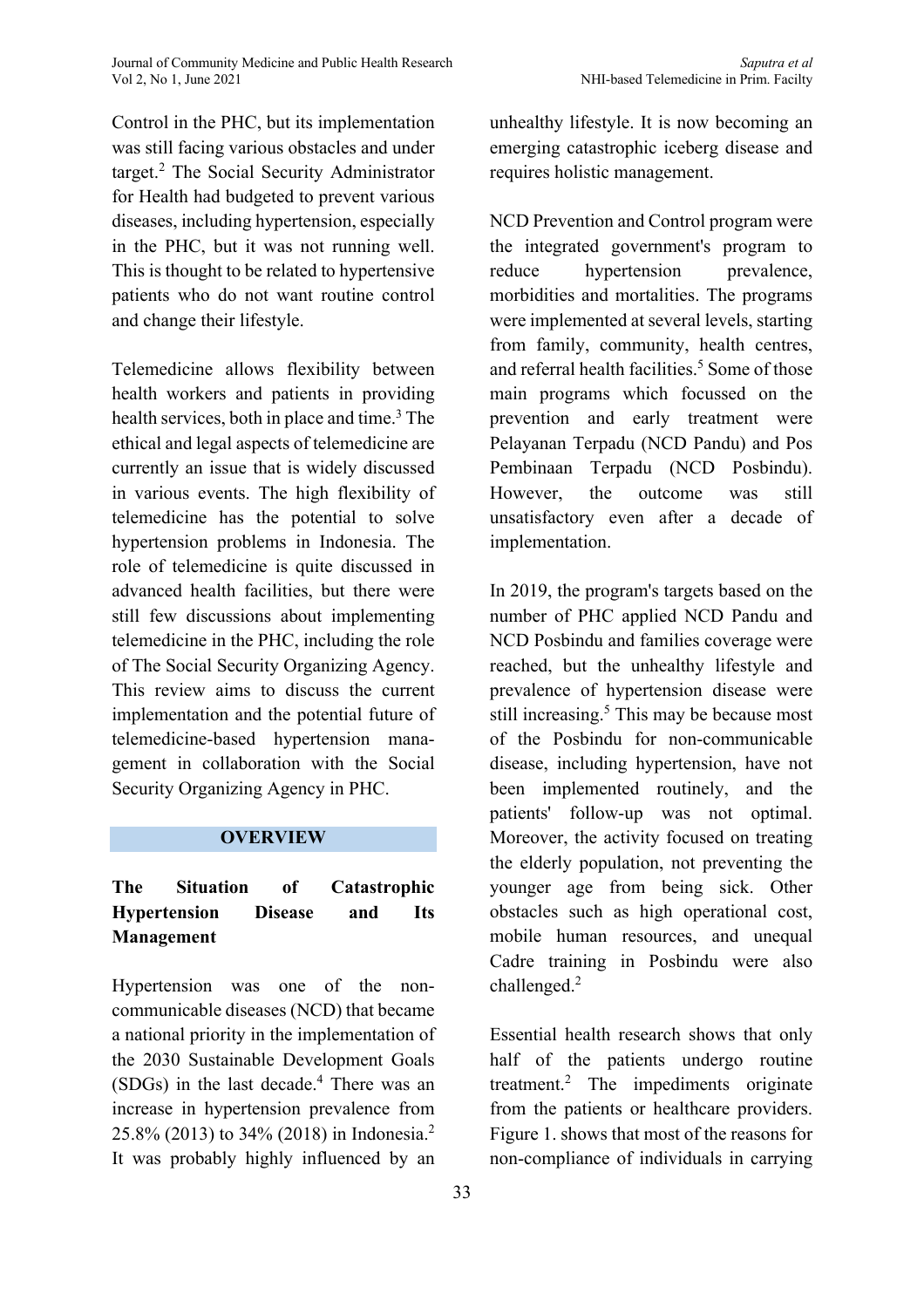Journal of Community Medicine and Public Health Research *Saputra et al*

out treatment were grassroots by the lack of knowledge, both the disease and health system. As a result, asymptomatic patients, especially with low levels of knowledge, had weak motivation to seek routine treatment even though the Social Security Organizing Agency guaranteed the treatment cost for Health. Patients' knowledge was directly proportional to the adherence to treatment and treatment outcomes. 6

Meanwhile, the limited number of health workers7 and inequality in program implementation<sup>2</sup> was considered why the national program results are still under target. The suboptimal number of health workers seems to have contributed to patients' lack of knowledge in the 'conventional system'. Most of the programs were offline, requiring plenty of time and energy to cover each PHC's territory. Sometimes, the workers asked to cover others' job desks due to the limited personnel and high demanding programs. 7 In contrast, telemedicine-based programs imple-mentation were still limited for managing hypertension in PHC.

**The Role of The Social Security Organizing Agency For Hypertension Management In Primary Health Centre**

PHC is a health facility that provides primary health services. It has the main role to do promotive and preventive aspects (without neglecting curative and rehabilitative aspects) in health efforts in Indonesia, including hypertension management. Several programs have been implemented at the PHC for hypertension management, such as health screening and Prolanis (in collaboration with The Social Security Organizing Agency), as well as Pandu and Posbindu (which are government programs). 4

Nowadays, PHC always closely associated with The Social Security Organizing Agency, as one of the sources of financing widely used by the community. The Social Security Organizing Agency is a legal entity in the form of social protection to carry out promotive, preventive, curative and rehabilitative aspects. The Social Security Organizing Agency participants have the right to get health services, such as health screening, which Prolanis follow in terms of hypertension management. The aim is to improve the quality of life for people with degenerative diseases and reduce complications so that health service costs become effective and efficient. 8



**Figure 1.** The proportion of medication history and reasons for not taking medication in hypertensive patient (Ministry of Health, 2018)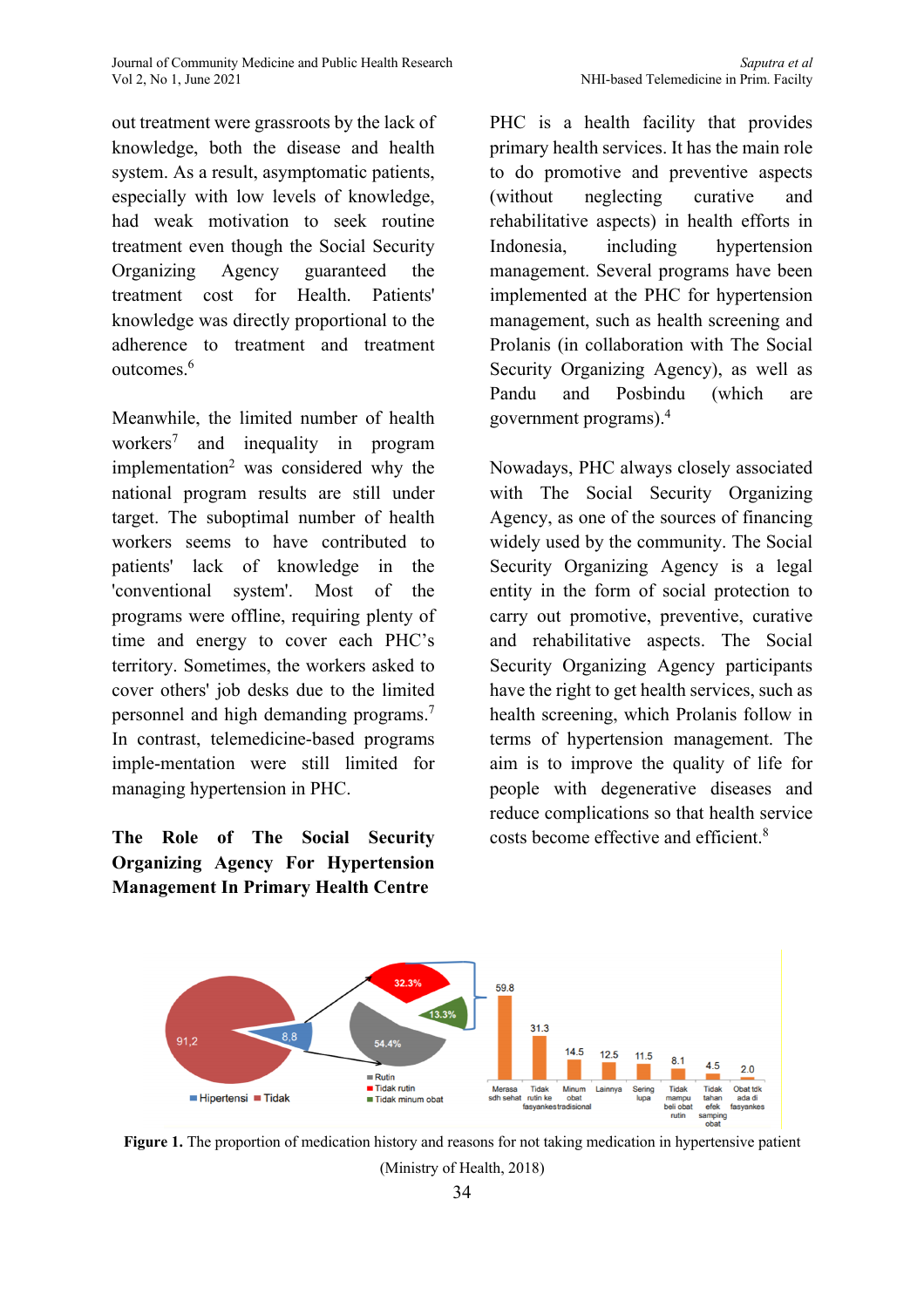The health insurance burden in 2019 is IDR 108.6 trillion with a budget of IDR 15 trillion for heart disease, stroke and kidney failure.<sup>9</sup> It is regrettable because this disease is a complication of hypertension that can be prevented in PHC. So far, the government budget for curativerehabilitative efforts is 77.1%, while for promotive-preventive efforts, only 19.3% of the total health budget. <sup>10</sup> This condition shows that promotive and preventive health services have not run optimally. This phenomenon is also supported by Audit Board of the Republic of Indonesia (BPK) data which shows that there are 5,619 out of 10,104 PHC that have not had five types of health workers to take promotive and preventive actions. 11

The Social Security Organizing Agency spending to deal with complications from degenerative diseases is still too large. The factor that becomes an obstacle is the possibility that PHCs are still involved in many curative efforts and are not implementing promotive and preventive efforts. Another factor is the unevenness of the PHC, which makes it difficult for people to access them in certain areas. The problem of geographic access can be partially resolved with telemedicine's implementation; however, until now, The Social Security Organizing Agency has not yet provided financing for telemedicine services.

**Telemedicine Based Hypertension Management In The Primary Health Centre**

# **Definition, History and Purpose**

According to WHO (2010), telemedicine is a form of health service that uses information and communication technology to exchange information on diagnosis, treatment, and prevention of disease, evaluate disease and continue health workers' education to improve individual and community health.<sup>3</sup>

The development of telemedicine has started for quite a long time. One of the first pieces of literature said a Dutch physician, Willem Einthoven, did a long-distance transfer of electrocardiograms in 1905. Then, it was followed by radio consultation from health care centres in Norway, Italy, and France in the 1920s, 1930s, and 1940s for patients aboard ships at sea and on remote islands. 12

This service is beneficial because it can connect one health facility to another even though the distance is far. The purpose of telemedicine includes providing clinical service, overcoming geographical barriers, connecting users who are not in the exact location, utilizing information and communication technology, and improving health outcomes.<sup>3</sup>

# **Implementation in Indonesia**

The conditions in Indonesia are pretty adequate in implementing telemedicine based on technology, health infrastructure and the economy. In 2020, there were more than 190 billion smartphone users in Indonesia. Most of the Health infrastructure-PHC, clinics, and hospitals, have been established. Overall, communication and technology sectors are diverse, wireless and satellite networks are adequate for telemedicine in PHC. However, they may not reach several highly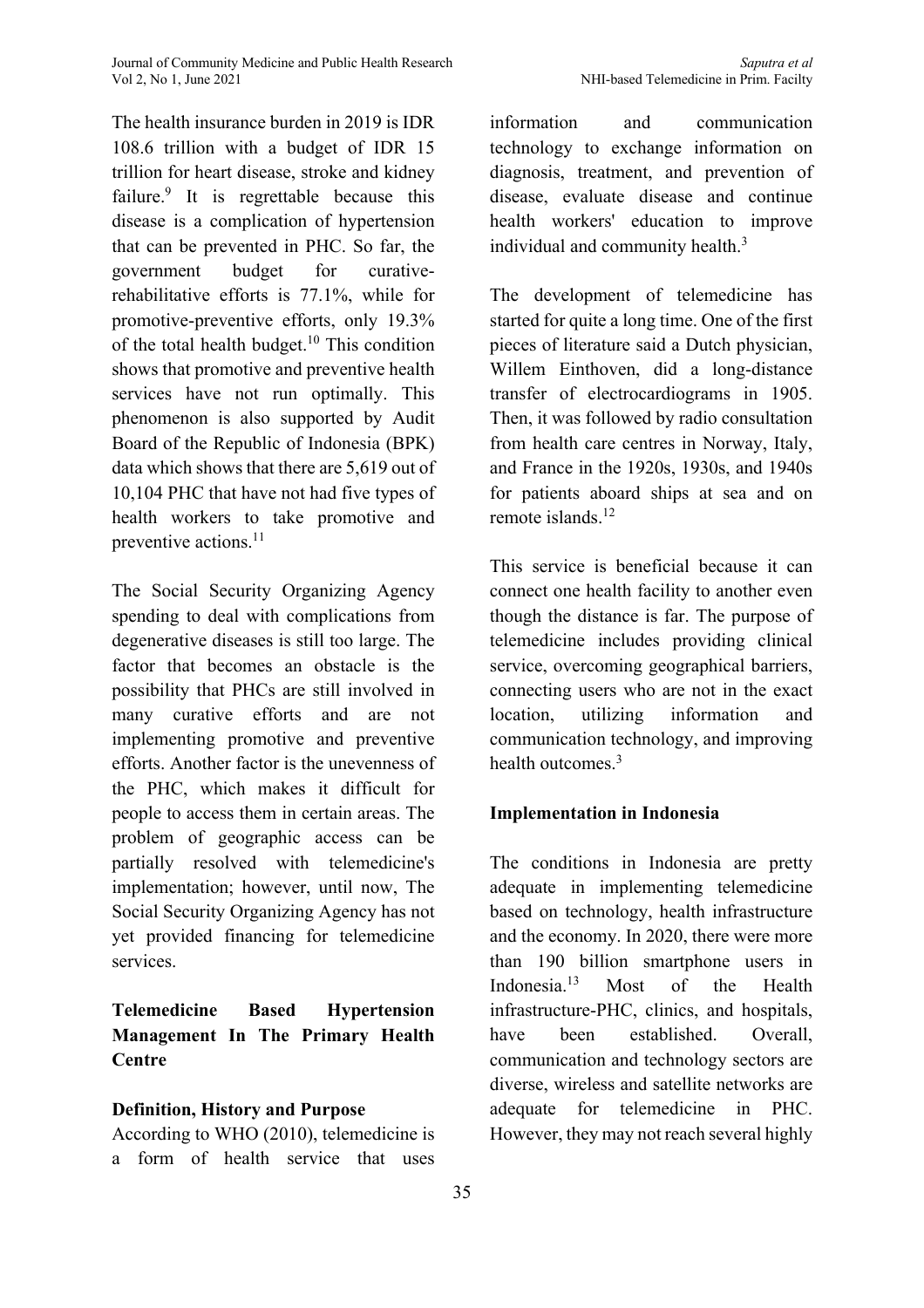remote areas in this large archipelago island. 14

The estimated investment and operational costs for telemedicine are Rp180 billion if calculated from an economic perspective. The amount is quite large but still affordable, which is only 19% of the government budget allocated for health. The cost for telemedicine is part of the funds allocated to the Directorate General of Health Efforts. The Directorate General of Health Efforts has the task of formulating and implementing policies and technical standardization in health effort development. In 2015, the allocation of funds for the Directorate General of Health Efforts amounted to 961 billion with the realization of only 329 billion. <sup>14</sup> If the completion of the budget is more significant, the implementation of telemedicine can be more optimal.

Legal issues of telemedicine published by the Ministry of Health, open more expansive opportunities for managing hypertension in PHC. However, PHC did most of the primary health programs for managing hypertension in conventional ways. Some primary health facilities, especially in cities, use the E-Health system to increase the program's effectiveness, focusing on administration, such as taking the e-ticket. The elderly population still come to ask the health centre directly despite the administration being accessible online due to the lack of knowledge.<sup>15</sup> Overall, the program was effective to shorten the queue duration and satisfy the patient.

The telemedicine program also can be claimed or legally administratively under The Social Security Organizing Agency. So far, there are still no health facilities (including PHC) that use The Social Security Organizing Agency-based telemedicine to manage hypertension. The Prolanis program that focuses on early prevention and curation is still not telemedicine-based, except for the use of websites whose content is still limited.<sup>4</sup>

An explicit example of telemedicine-based hypertension management in PHC is the smoking hotline (Quitline). Quitline is a consultation conducted via telephone for smokers. The program design that targets the improvement of risk factors is quite good in the preventive efforts of hypertension. However, there are many other risk factors such as a sedentary lifestyle, diet regulation, and stress management that need to be improved, which Quitline has not covered.<sup>16</sup>

Another telemedicine implementation is not limited to individual consultations with doctors but also in groups. Research conducted in Indonesia showed a satisfactory outcome in peer group members. The performance of peer groups in Indonesia has developed in the form of WhatsApp groups. Generally, this method is used for public education in improving risk factors. People gathered in groups will be given regular information about a healthy lifestyle in posters, booklets, or sharing via chat. For example, a particular youth group in Medan, which focuses on smoking prevention, was able to increase the knowledge and awareness of teenagers so that it could become a primordial preventive effort. <sup>17</sup> The literature was limited, but it may be one of the most common unofficial telemedicine used in PHC.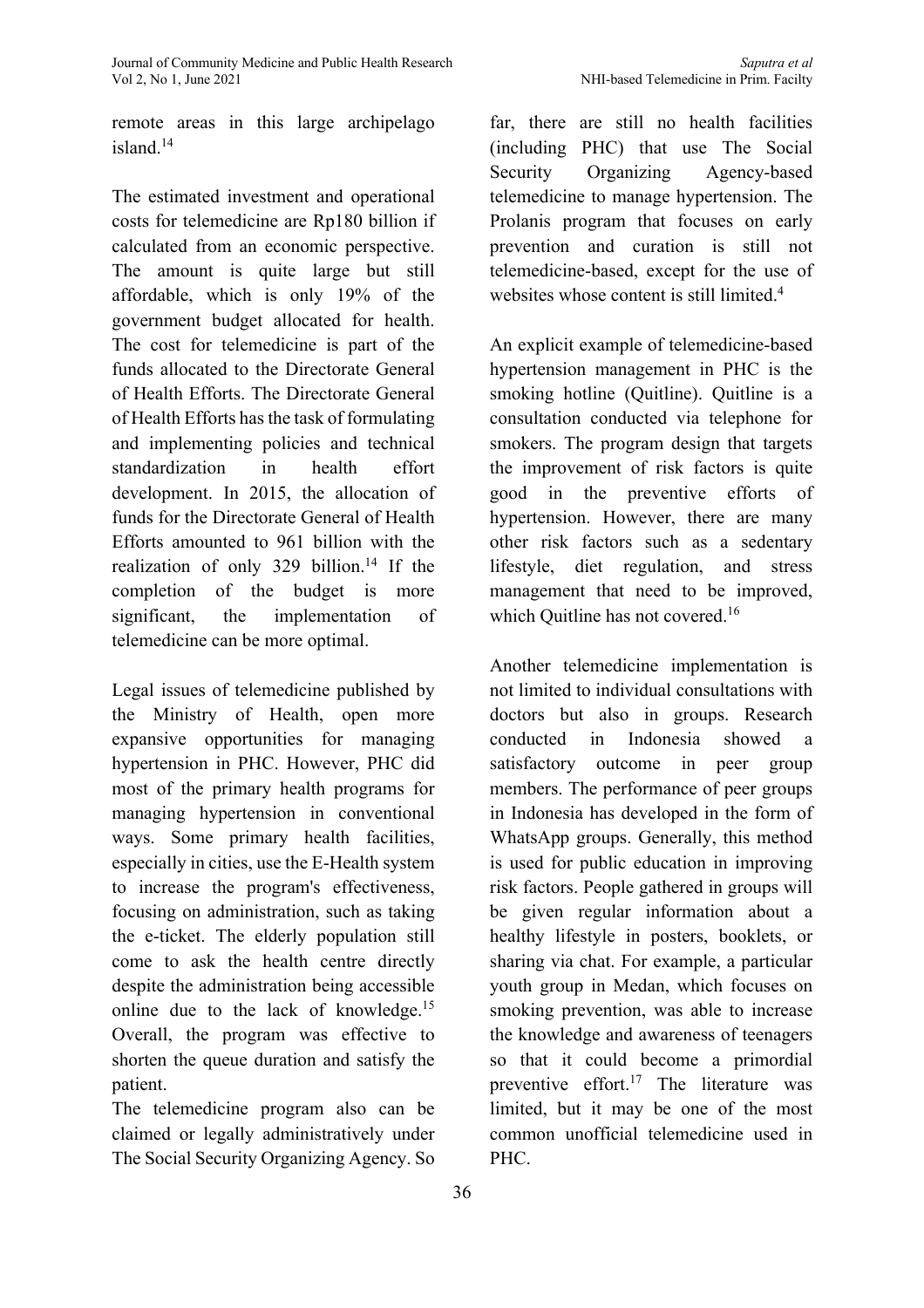# **Potential and Barrier**

The COVID 19 pandemic has made the health sector experience rapid digitalization, suggesting a shift in services towards telemedicine to minimize direct contact between patients and health workers, increasing the risk of transmission of COVID 19. <sup>18</sup> The Indonesian Doctors Association has also stated its support for telemedicine, focusing on the empowerment of patients. Thus, clinics in rural areas can also perform various examination modalities before consulting with a specialist in the city.<sup>19</sup> Telemedicine could be one solution to the inequality of health facilities in Indonesia.

Several countries have implemented and experienced the benefits of telemedicine before the COVID 19 pandemic, but there are also obstacles in its implementation. One of the countries that can be considered successful in implementing telemedicine in China. China has a large population like Indonesia, with a large number of health workers. However, maybe the difference lies in the infrastructure, especially the rapidly developing technology.<sup>20</sup>

The main points in the advantages of telemedicine are practicality, convenience, and speed. Telemedicine offers comfort for patients and health workers because they can carry out consultations anywhere, especially in areas with no health facilities to access health services. The convenience and comfort will increase patient compliance in treatment. Multidisciplinary coordination is easier to carry out. Data recording can be done in real-time, automatically and well integrated. Telemedicine is also helpful, especially for

developing countries, which have fewer doctors than the population.<sup>18</sup>

Telemedicine also saves costs because services do not require transportation to or from referral health facilities,<sup>18</sup> especially preventive efforts against complications of degenerative diseases, such as hypertension. Indirectly, telemedicine effectively reduces the costs incurred by the government for treatment, mainly if the The Social Security Organizing Agency covers it. That condition is an advantage for The Social Security Organizing Agency if it is willing to finance telemedicine services immediately.

Implementation of telemedicine services between health service facilities in Indonesia is regulated by Permenkes. 4 There are several things from Permenkes<sup>4</sup> that can be noted to improve telemedicine services in Indonesia, such as improvements in applications and financing.

A significant element in telemedicine is an application, originating from the ministry of health or developed independently. <sup>4</sup> In this case, the ministry of health should be able to make an application that connects PHC and Referral health Facilities and between PHC throughout Indonesia. This relationship is expected to increase cooperation and equalize telemedicine services in all PHC, especially those located in rural areas.

Another interesting thing is about financing. The fee is charged to the health facility requesting a consultation with the cost of the health insurance program determined by the minister, and financing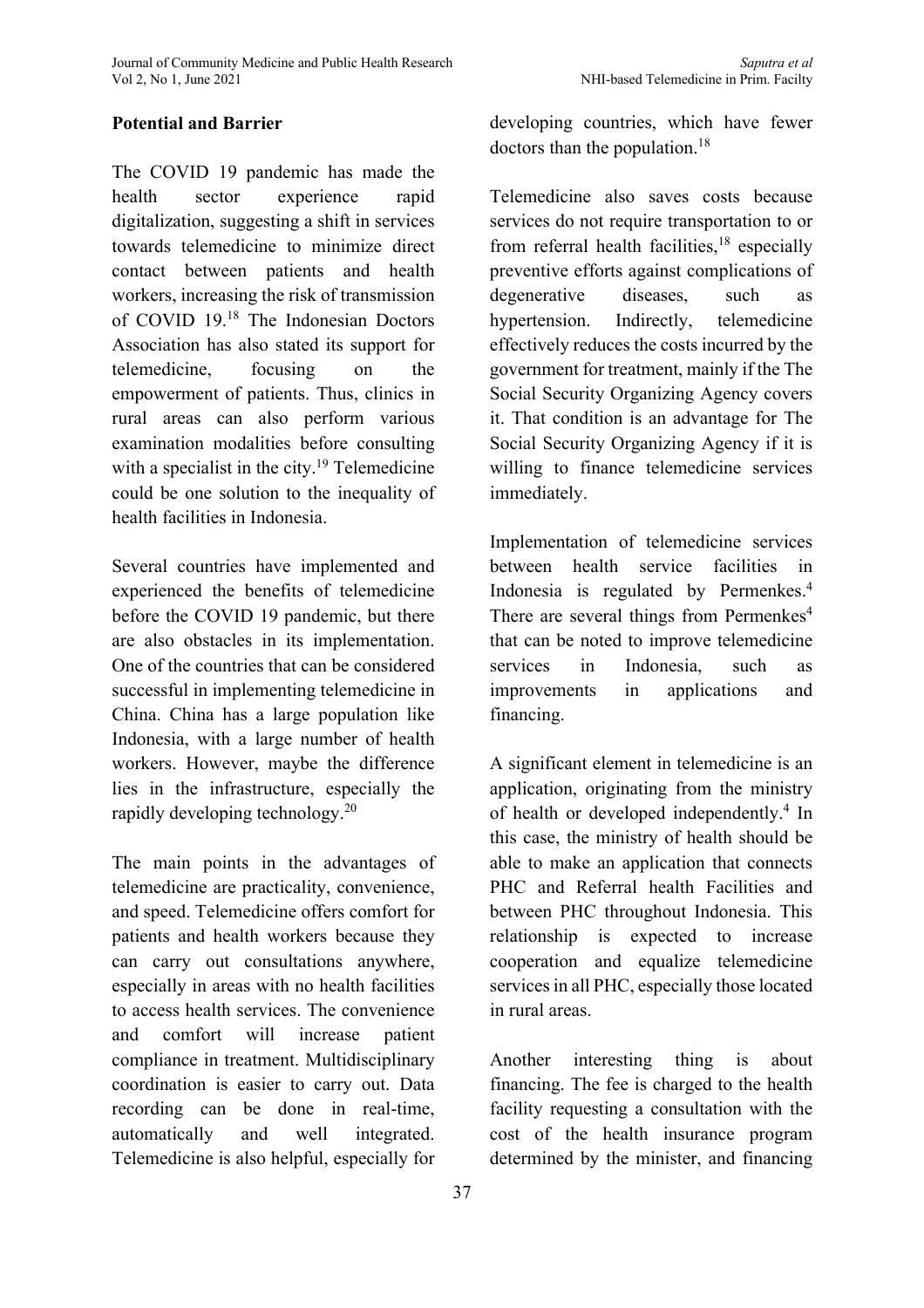claims are made through the application. 4 This statement shows that Indonesia already has a legal basis that allows The Social Security Organizing Agency to be involved in telemedicine application. However, until now, The Social Security Organizing Agency is still not engaged in telemedicine.

In addition, to have advantages and potentials, telemedicine also has obstacles in daily practices. The problem that has not been fully resolved is how telemedicine can replace face-to-face contact between doctors and patients. It can be said that there is no difference between face-to-face meetings and anamnesis via video calls. Nowadays, some physical examinations can also be done remotely, for example, in terms of inspections. Even in terms of checking vital signs such as blood pressure, patients can do it independently at home, considering that many automatic blood pressure measuring devices are sold freely. Patients can also measure blood pressure in several public places that are easily accessible, equipped with simple facilities and sufficient medical personnel connected automatically with telemedicine service. It's called blood pressure telemonitoring  $(BPT).^{21}$ 

Home blood pressure monitoring (HBPM) was recommended by the latest Indonesian consensus of hypertension (2019) and almost all hypertension guidelines. It can improve control compliance and patient awareness of the importance of selfregulation of blood pressure. There was no exact number of HBPM in Indonesia, but the withdrawal of the sphygmomanometer had expected to increase HBPM.<sup>22</sup> HBPM was the basis of BPT in hypertension

management-based tele-medicine. <sup>21</sup> Some of the common obstacles were patient's lack of knowledge, a perception that the device was unreliable and cost. <sup>22</sup> Indeed the results of that tend to vary and can be less accurate depending on the automated tools used by each individual. Still, the diversity is not significant compared to the benefits obtained. <sup>21</sup> BPT may be widely used in advanced health centres but less likely in PHC due to the limited implementation of telemedicine.

A small number of physical examinations and vital signs can be done remotely. However, telemedicine still cannot cover all medical practices, such as physical examination (except inspection), laboratory, and radiology. Therapy that requires action, of course, cannot be separated from health facilities. Many medical personnel think that online interaction will reduce the closeness of the doctor-patient relationship. <sup>23</sup> Therefore, telemedicine continues to play a role as a good supporter without completely replacing the practice of medicine.

Implementation of telemedicine in several countries also had obstacles in general. Technology is still a big problem, especially for developing countries. Cultural barriers occur in several countries, such as China, where some doctors still find it difficult to change the mindset that faceto-face meetings are mandatory. Lack of legal regulations is also a problem in India and Egypt, resulting in unclear telemedicine models, such as what services are provided and how the financing mechanisms pay them. <sup>20</sup> Indonesia, as a developing country, must have a similar problem. The government should use the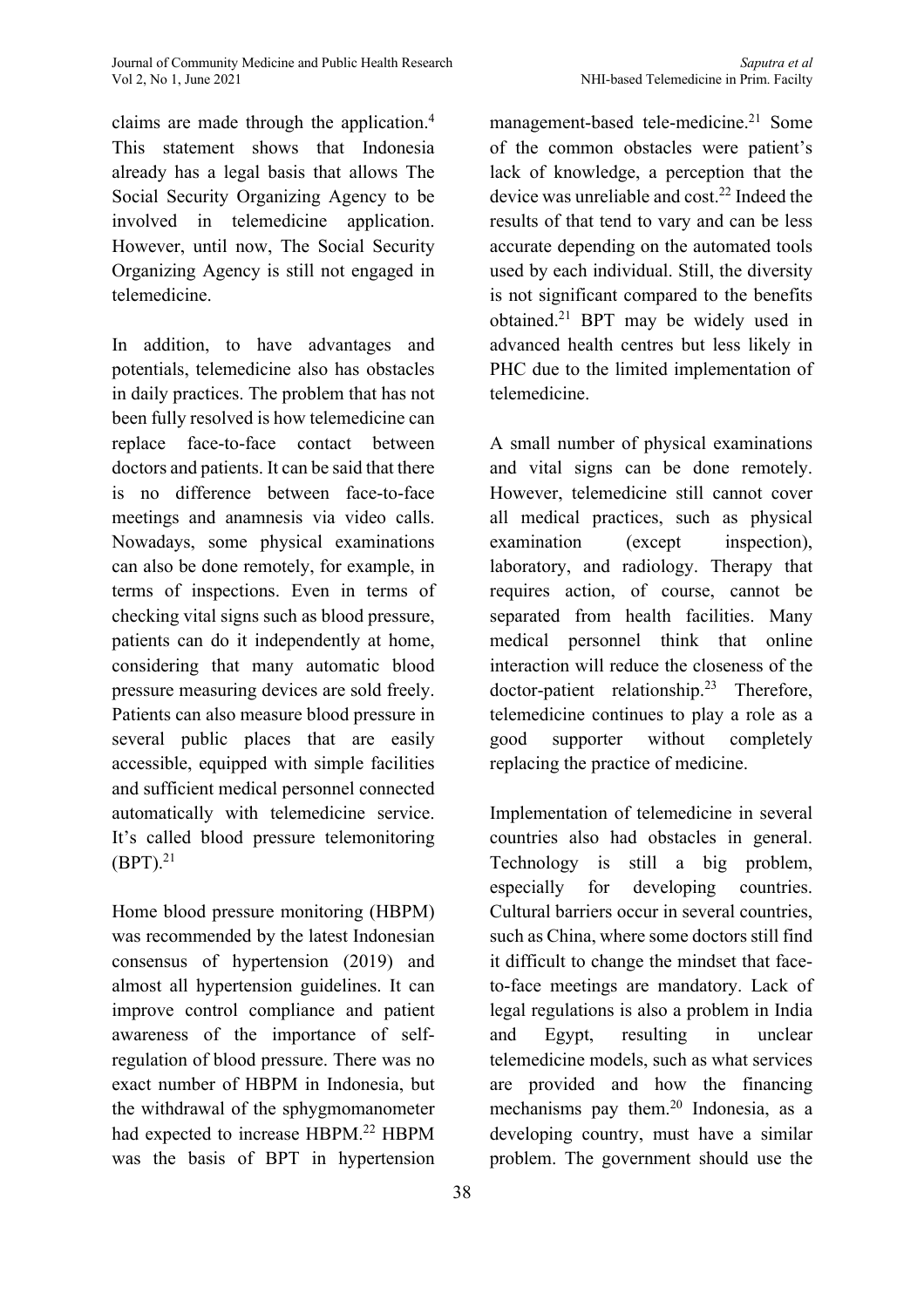experience of the difficulties in several countries as lessons for better implementation of telemedicine in Indonesia.

# **CONCLUSION**

After a decade of various hypertension programs implemented in PHC, hypertension still became one of the national health problem priorities to achieve SDG. However, lack of awareness highly contributed to the failure of hypertension management. HBPM and risk factors management recommended by some latest hypertension guidelines became an essential foundation of hypertension management-based telemedicine. However, implementation of hypertension management based-telemedicine was still minimal and local. Since the COVID-19 pandemic, various aspects of telemedicine have been exponentially growing, including user number, legality, and ethical aspect. The ministry of health stated that The Social Security Organizing Agency funding-based telemedicine services had been legal in Indonesia, but the technical rules of The Social Security Organizing Agency were in process. The challenge of telemedicine implementation relies predominantly on the cultural, cost, human resource, and infrastructure aspects, especially in severely remote areas. However, telemedicine seems to become a promising opportunity to increase hypertension management's outcome in PHC.

# **REFERENCES**

- 1. Indonesian Society of Hypertension (2019). Konsensus Penatalaksanaan Hipertensi 2019
- 2. Ministry of Health, Republic of Indonesia (2018). Laporan nasional RISKESDAS 2018. Jakarta, Kementerian Kesehatan RI
- 3. WHO (2010). Telemedicine: Opportunities and Developments in Member States. e-Health series. Geneva, WHO
- 4. Ministry of Health, Republic of Indonesia (2019). Peraturan Menteri Kesehatan No. 20 Tahun 2019 tentang Penyelenggaraan Pelayanan Telemedicine Antar Fasilitas Pelayanan Kesehatan. Jakarta, Kementerian Kesehatan RI
- 5. Ministry of Health, Republic of Indonesia (2019). Laporan Kinerja. Jakarta, Direktorat Pencegahan dan Pengendalian Penyakit Tidak Menular
- 6. Mathavan J, Pinatih GNI (2017). Gambaran tingkat pengetahuan terhadap hipertensi dan kepatuhan minum obat pada penderita hipertensi di wilayah kerja Puskesmas kintamani I, Bangli-Bali. Intisari Sains Medis, 8(3), 176-180
- 7. Badan Perencanaan Pembangunan Nasional (2018). Penguatan Pelayanan Kesehatan Dasar di Puskesmas. Jakarta, Direktorat Kesehatan dan Gizi Masyarakat
- 8. Republic of Indonesia (2011). Undang Undang No. 24 Tahun 2011 tentang Badan Penyelenggara Jaminan Sosial. Jakarta, Sekretariat Negara
- 9. Badan Penyelenggara Jaminan Sosial (2020). Laporan Pengelolaan Program Tahun 2019 dan Laporan Pengelolaan Keuangan Tahun 2019 (Auditan), Jakarta, The Social Security Organizing Agency Kesehatan